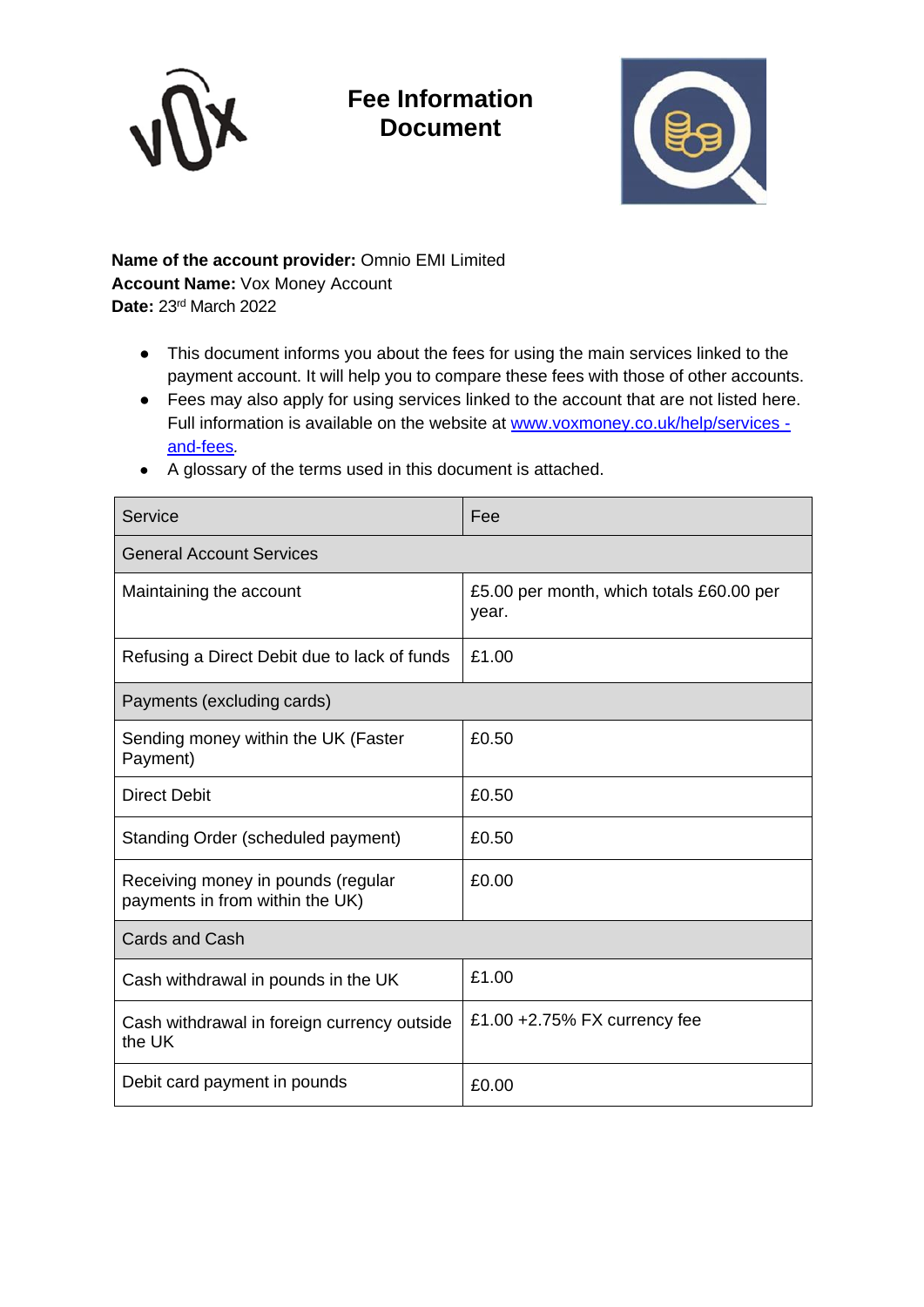

**Fee Information Document**



| Debit card payment in foreign currency                                                                                                      | +2.75% FX currency fee                                                                                          |  |
|---------------------------------------------------------------------------------------------------------------------------------------------|-----------------------------------------------------------------------------------------------------------------|--|
| Overdrafts and related services                                                                                                             |                                                                                                                 |  |
| Arranged overdraft                                                                                                                          | Not Applicable                                                                                                  |  |
| Unarranged overdraft                                                                                                                        | Not Applicable                                                                                                  |  |
| Other services                                                                                                                              |                                                                                                                 |  |
| Replacement debit card                                                                                                                      | £5.00 We don't charge a fee for<br>replacing cards which have been<br>stolen, frauded or which have<br>expired. |  |
| <b>Account Closure/Cancellation</b>                                                                                                         | £10.00                                                                                                          |  |
| Package of services                                                                                                                         |                                                                                                                 |  |
| Rewards Programme - Get 2-13%<br>cash back into your account by<br>using your Vox Money card at a<br>great range of participating retailers | £0.00                                                                                                           |  |